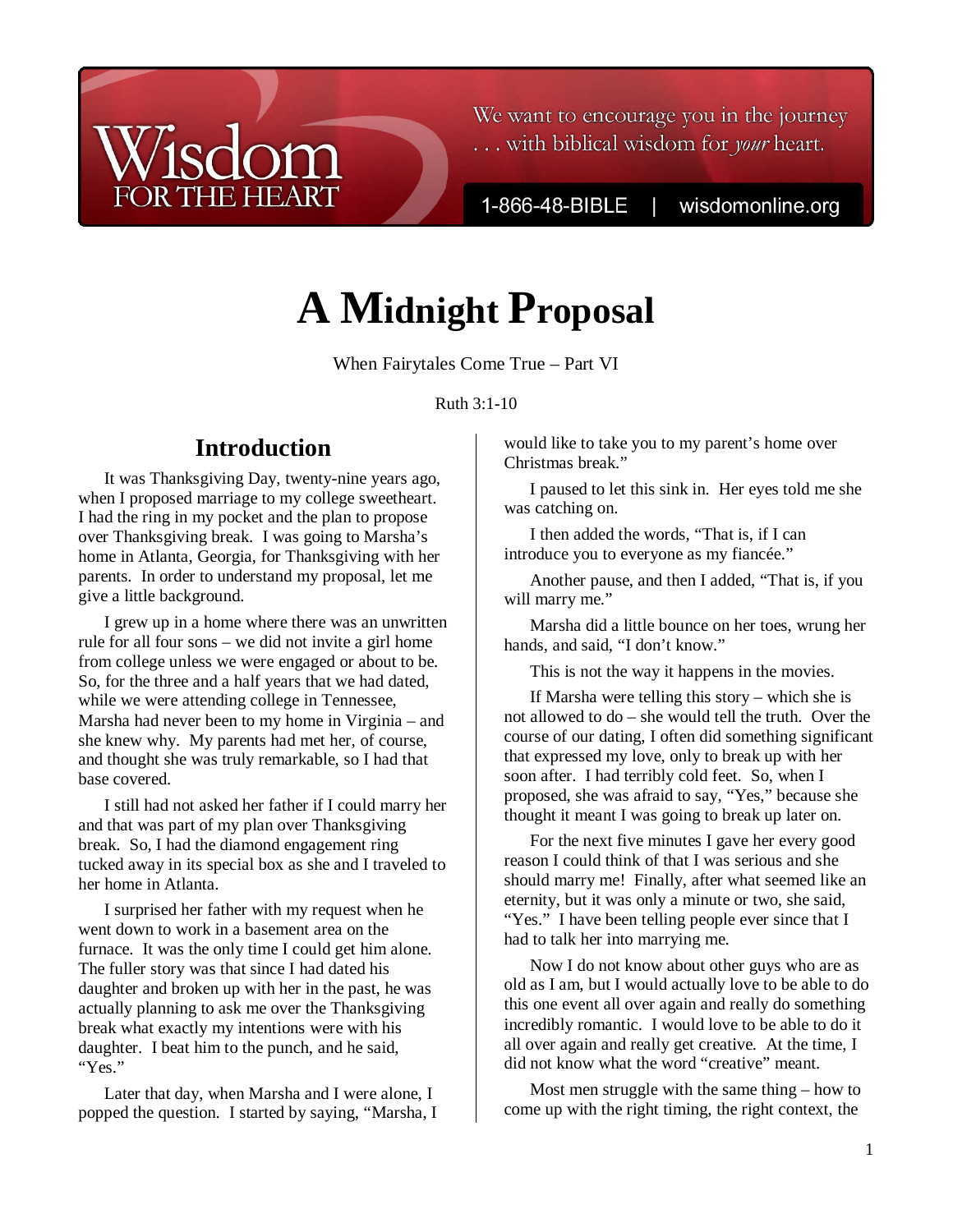right words, and the right setting to hopefully get the right answer.

Perhaps you have seen the recent video clip of a guy who planned to propose to his girlfriend during a National Basketball Association (NBA) game halftime. He worked out an elaborate plan. He got her to center court for reasons other than a proposal, but then, as the cameras zoomed in and carried it to the jumbo screens and national television, he went down on one knee – and her hands went to her mouth in shock. He had a microphone and proposed – and she paused and said something to him that was tantamount to "No," then hurried off the court.

This proposal went way wrong.

I googled wedding proposals to see what kind of help there is out there for guys on how to do it right – and how to do it wrong. I actually came across a web site with the cover page entitled, "How to Propose Marriage". Guys are evidently still in need of some pretty basic help from what I read.

This web site started off by saying what not to do when proposing marriage and gave three things:

- First, do not propose to your girlfriend in front of her parents. How obvious is that!
- Secondly, do not put the ring in anything that is set in front of her to eat. The article goes on to say, "The last thing you want to do is have to propose to her while she is being wheeled into surgery."
- Thirdly, and one that I thought was especially insightful, do not propose marriage two days after meeting her. Are guys idiots or what?! Do not answer that!

I came across some marriage proposals that were examples of how to do it the *wrong* way – these poor guys.

One lawyer made a deal with several policemen to arrest his girlfriend on totally bogus charges. They worked out the plan and carried it out to the letter. They stopped her car, read her rights, and drove her to the city jail where they told her she could have one phone call. She called her lawyer boyfriend, of course, who came and was let into her cell where he told her that the only way they would let her go was if she agreed to marry him. *That* is romantic!

Another man was so shy and did not know what to say to the point that he got completely tongue-tied after he pulled out the ring box – he just froze. So, he tossed the box to his girlfriend and began to run away. When she caught the box and saw what was inside, she had to chase him down to say, "Yes."

Another guy pretended to have died and planned the entire funeral home visitation with him lying in the coffin. With his girlfriend sobbing as she stood by his casket, he suddenly sat up and asked her to marry him. After she stopped screaming, she slapped him, and then said, "Yes." I think she needs help!

I then came across a couple of illustrations in which the guys did it right. They really pulled out the stops in their marriage proposals. These were unreal.

One guy lived in a different state from his girlfriend, so he mailed plane tickets to her. When she arrived, a limo was waiting for her, as planned, and the music in the limo was a compilation of their favorite songs. She was taken to a name-brand store where a rack of dresses and shoes were waiting for her, personally handpicked by this guy and the store manager. She was able to choose her favorite, get dressed, and was driven to a salon for a three-hour treatment – massage, pedicure, manicure, hair styling, and makeup. She was then driven to the entrance of a resort where a horse and buggy were waiting for her. As she was driven around the small lake, more than one hundred candles lit the path to a red carpet where violinists began to play a song this guy had written. While she walked up the red carpet, he appeared at the top of the stairs and began to sing the song he had composed. When she got to the top of the stairs, he knelt down on one knee and a light board behind him blazed the words, "Will you marry me?" He then stood and sang the finale to the song, backed up by a forty-five piece orchestra. When she said, "Yes," fireworks exploded in the sky above them.

This was not a television show – he planned everything. This guy makes me sick! It is not fair to the rest of us. In fact, I hate to even tell this story because our wives are going to ask us later, "What were *you* thinking?"

Let me tell one more. I liked this guy's idea. He and his girlfriend had bought an old repossessed home with the understanding that they were going to be married. They did not have a lot of money and did all the work themselves. Because they spent so much time working on this little house, they spent countless hours at Home Depot. Sometimes when they were too tired to work, they just strolled down the aisles and dreamed out loud of what they wanted to do in their little home.

So, when this guy was ready to propose marriage, he set it up with the manager at Home Depot. He phoned his girlfriend and told her to meet him there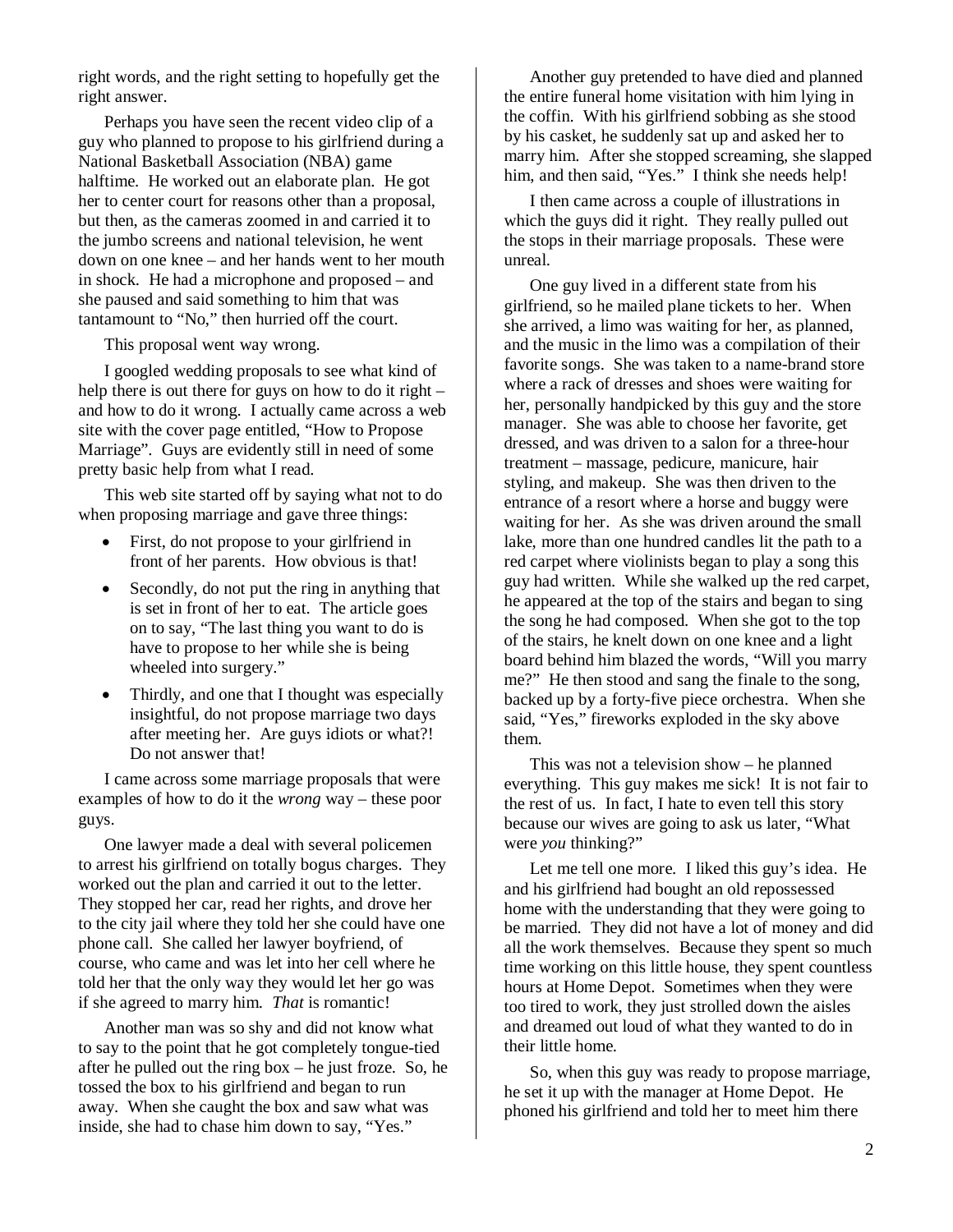that night. When she arrived, the manager directed her to the Home and Garden Section where this guy had a table set up with candlelight and a take-out dinner. After he seated her, he got down on one knee and proposed with a potted plant they could use later on. She said, "Yes."

This is my kind of guy! Ladies, you can have a limo and fireworks or a potted plant at Home Depot. Let us take a vote. How many vote for Home Depot?

One of the most remarkable marriage proposals I have ever heard of is actually in the Bible. Only in this one, the girl actually does the proposing. She chose just the right setting and just the right timing – in fact, it happened at midnight.

Turn to the book of Ruth and we will watch this proposal unfold.

## **The Midnight Marriage Proposal of Ruth and Boaz**

Let us get a running start and look back in Ruth chapter 2 at verse 23.

*So [Ruth] stayed close by the maids of Boaz in order to glean until the end of the barley harvest and the wheat harvest. And she lived with her mother-in-law.* 

If you were with me in our last study, you have no difficulty believing that by now, Ruth and Boaz are definitely in love. They have probably had many more lunch dates out at the job site, next to the harvest field. Boaz's employees may have noticed that he has been much more interested in their work than ever before.

However, now there is a problem. Harvest time is over, and Boaz and Ruth have now parted, perhaps wondering if they will see each other again. Ruth has settled back in with her mother-in-law Naomi.

It just so happens, however, that Naomi is not about to let grass grow under anyone's feet.

#### **1. Naomi's resolve.**

Look at chapter 3, verse 1.

#### *Then Naomi her mother-in-law said to her, "My daughter, shall I not seek security for you, that it may be well with you?"*

This is the long way of saying, "Ruth, I need to find you a husband."

It was not unusual in these times for the wedding prospects and plans to be worked out between the mother and daughter in what was referred to as simply "the mother's chamber". Naomi was like a

mother to Ruth and she now takes on this matchmaking role.

I can imagine Naomi sitting Ruth down, saying, "Ruth, let's look at the facts. I'm not going to be around forever to help you through life in this strange new land you've chosen to make your home. It's obvious that Boaz is interested in you – he's been dumping grain in your path for weeks now, he's invited you to lunch, and he even has his staff bringing you water whenever you want it – the guy has got it bad!"

Then, Naomi removes any doubt about what she is after with the rhetorical question in verse 2a,

#### *". . . is not Boaz our kinsman . . .?"*

According to Old Testament law, a widow could demand that the next closest relative who was willing and available, marry her.<sup>1</sup>

According to God's plan, this marriage would provide Ruth with financial security. Even more interestingly, the children born to them would be given the name of her first husband, which would secure his name for another generation and his family farm or estate would remain in his particular family. This wonderful provision allowed for the widow to be cared for. (Deuteronomy 25:5-10)

So, according to the law, Ruth was actually the one to take the initiative. Her condition was not the same as that of an unmarried woman. In that case, the man was to take the initiative. As a widow, it was her right to let her intention be known to the kinsman. It was her move.<sup>ii</sup>

So, Naomi is urging, "Ruth, harvest season is over. You may never have another chance like this again; you might not even see Boaz until next year. He can redeem you if he wants. It's time to let him know you want him to."

Now Ruth was obviously a stranger to these customs. She was a Moabitess, not a Jew. These laws were still foreign to her, so she probably asked Naomi, "Well, what do you want me to do?"

Naomi, the matchmaker, says, "I'm glad you asked! I've been working on a plan."

In verse 2b, Naomi says,

#### *". . . Behold, he winnows barley at the threshing floor tonight."*

How did she know this?! Naomi knows. She has been playing out this plan for some time – for just this moment.

Boaz is at the threshing floor tonight!

*". . . Behold, he winnows barley . . ."*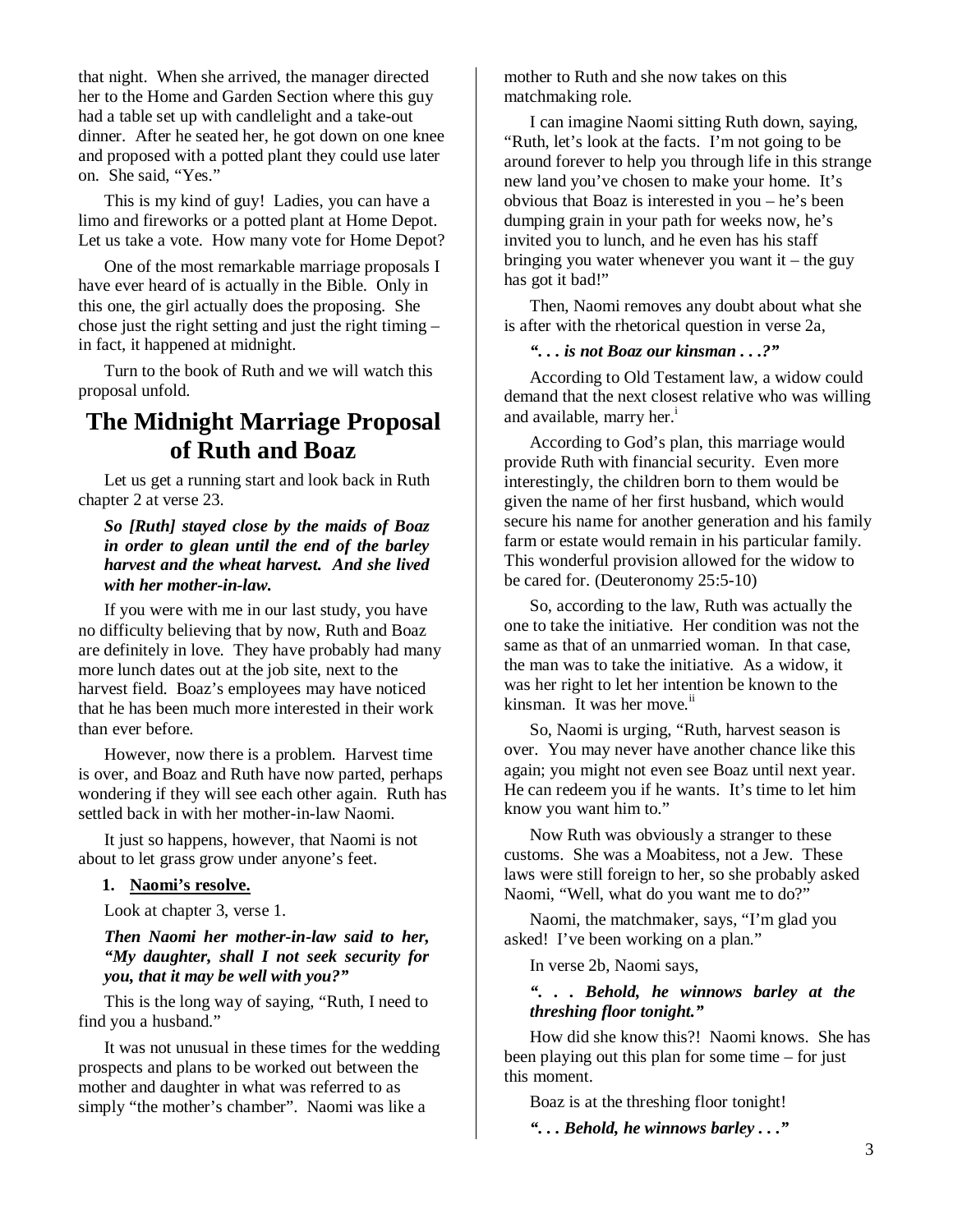I had no idea what this meant, but in order to observe this unusual proposal, we need to climb into this scene and set the stage.

I was raised in the city. My father was raised on a farm. In fact, he can talk about baling and planting and threshing. Had he not been led by God into the ministry before getting married, I would have grown up on a farm in Minnesota – milking cows at 4 a.m.

I asked my dad a couple of months ago, "How did you guys stand sub-zero weather in a barn, milking cows in the dead of winter?"

He answered, "Well, your hands stayed warm as you milked them, and you made sure you sat real close to the cow."

All I can say is, "Praise God he went into the ministry."

Growing up in Virginia, my family would travel back to Minnesota every summer. Among other events, we would drive to Butterfield, Minnesota, and attend the Threshing Bee. The whole town of 2,000 would show up. All the farmers would pull out all the equipment from generations past and display them, and even operate some of the old threshing machinery out in the field.

These were the most boring days of my life – the Threshing Bee in Butterfield. However, this was not boring for the farmers. They loved it – this was their life. The machinery had changed everything for their families – many of whom had been farming for generations.

Well, centuries earlier, another farmer named Boaz is hard at work. This is his life and he loves it. He is threshing barley with the workers at the threshing floor, which back in these days, they did most of it by hand.

Threshing floors in Old Testament times were constructed out in the open fields. They were nothing more than a patch of ground, usually selected at a high spot on a ridge where they could catch the night breeze.<sup>iii</sup>

The workers simply raked off a large, flat, open area, swept the ground clean, and then lightly sprinkled water on the surface and piled rocks around the perimeter of what would be a smooth round area or threshing floor.

The sheaves of grain were brought in on the backs of the workers, donkeys, camels, oxen, or whatever the owner could use to carry them. The sheaves would be heaped in this circular threshing floor and then two or three animals would be harnessed shoulder to shoulder and simply driven

around and around the floor to separate the husks from the kernels with their hooves. Then winnowers took a shovel or a pitchfork and tossed the sheaves into the air allowing the breeze to carry the empty husks away while the heavier grain fell to the ground.<sup>iv</sup>

The men, women, and children would work late into the night. It was always a time of celebration simply because the harvest was being brought in.

Also remember that Ruth chapter 1, verse 1, informs us that the land of Israel had experienced a deep famine. Comparing other passages, we know that it lasted seven years.

Later, in verse 6 of chapter 1, we are told that Naomi returned to Bethlehem because she had heard the famine had lifted.

We have every reason to believe that this is the first good crop Israel has seen in years. They were celebrating the goodness of God. Good times had returned to Bethlehem. This was a time of hard work, but also of laughter, joy, and feasting.

We know from other passages of scripture that during these days of the judges, Midianites had made a habit of invading the land and stealing the crops that had been threshed. $<sup>v</sup>$ </sup>

As a result of this, Boaz is also here at the scene, no doubt, to help protect his bumper crop from theft.

Now all of this relates to Ruth at one critical intersection: this is Ruth's last chance before Boaz will leave the fields for several months. If she will make her desires known to him, now is her last chance to do so.

There are a few more details in Naomi's plan, as she tells Ruth in verse 3a,

#### *"Wash yourself . . ."*

This Hebrew verb signifies the full treatment. Ruth got a pedicure and a manicure, and the Mary Kay lady came out and she had a color chart done.

Naomi says next, in verse 3b,

*". . . anoint yourself . . ."* 

This means literally, "Put on perfume."

Did they have perfume back then? Listen, 1,500 years before the birth of Christ, the queen of Egypt is sending scouting parties all around the known world to bring her the latest perfumes for her collection.

Ruth still had some of her best – J. Vernon McGee used to say that her favorite perfume was probably called, "Midnight in Moab".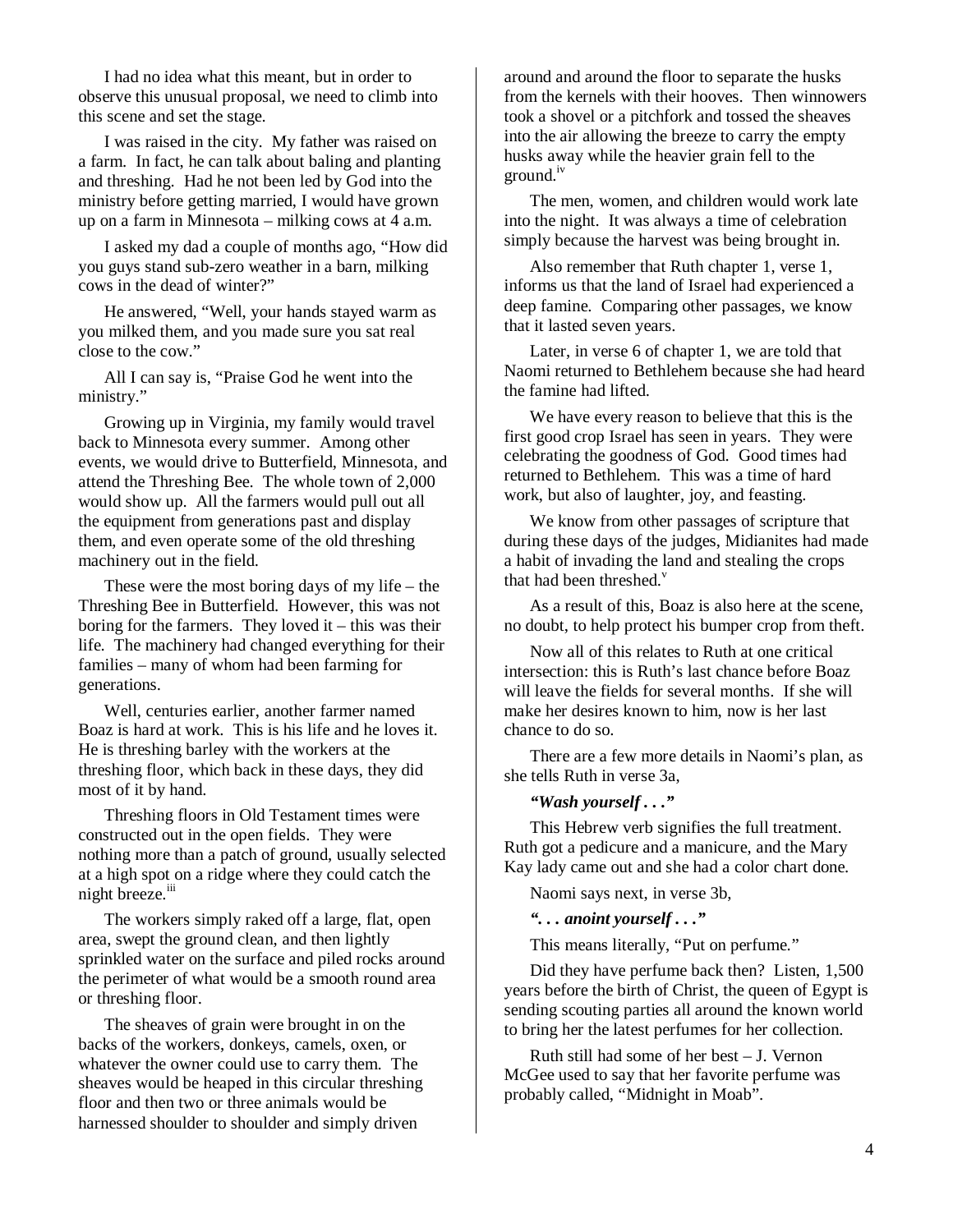Then, in verse 3c, Naomi says,

#### *". . . [Ruth] put on your best clothes . . ."*

In other words, "Ruth, get all dolled up. It might be dark out there, but Boaz might call for a lantern."

"Ruth, get ready to propose to Boaz."

Naomi has even thought through the timing. Notice the latter part of verse 3.

#### *". . . go down to the threshing floor; but do not make yourself known to the man until he has finished eating and drinking."*

Naomi is a wise woman. She is telling Ruth, "Wait until Boaz has had his dinner before you try something major."

Before you show him the dent in the car; junior's report card; ask him to paint the house a different color – make sure he has had his dinner. This verse could not be any clearer. Here it is ladies – wait until he has had supper – it is biblical!

Naomi says even further, in verse 4a, for Ruth to wait until the work party lies down to sleep, "You don't want to interrupt Boaz while he's working in his ledger."

Look at verse 4b for a rather strange detail.

#### *". . . you shall notice the place where he lies, and you shall go and uncover his feet and lie down; then he will tell you what you shall do."*

Now some would suggest that Ruth is told to go down and proposition him by uncovering his feet. They conclude that this expression must be a euphemism for sexual relations. Nothing could be further from the truth.

Boaz is a godly man. He will praise Ruth in a few verses for her moral character. He refuses to touch her until he has the legal right of kinsman redeemer. In fact, he asks her to leave at the break of dawn so that both of their reputations can be above suspicion.

Add to this the fact that the *Mishna*, a commentary on Jewish custom and law, would not allow a man to act as kinsman redeemer toward a Gentile woman with whom he had already been sexually involved outside of marriage.<sup>vi</sup>

This protected a vulnerable widow from being abused; taken advantage of by the man who should have redeemed her first. If he does not redeem her first, he forfeits the right to her and to her former husband's property.

He has to marry her first. "First comes love, then comes marriage, then comes baby in the baby carriage." Do you remember this old rhyme? It happens to be the progression that God designed to protect women *and* men.

Ruth is not making some kind of lurid proposition to Boaz. She is told by Naomi to go down where he is sleeping and uncover his feet. Take the blanket off his feet and he will probably do what? He will wake up! It was a way Ruth could wake Boaz up in the middle of the night without startling him.

Notice verses 6-7a.

*So she went down to the threshing floor and did according to all that her mother-in-law had commanded her.* 

*When Boaz had eaten and drunk and his heart was merry, he went to lie down at the end of the heap of grain . . .* 

Others suggest that Boaz was drunk and Ruth came when he was incoherent to try to talk him into making a promise.

Again, the text answers ridiculous commentary that cannot stand the sight of a godly man – let us drag him through the mud to make ourselves a little more comfortable with our own compromises.

#### The text says,

#### *. . . Boaz had eaten and drunk and his heart was merry . . .*

This Hebrew idiom "*yatab leb"* simply means he was "in good spirits". Vii

We would say that he was in a good mood.

Why not! It is a bumper crop. The famine is over. There is a huge pile of grain on the threshing floor. Boaz is incredibly happy. Is this a perfect night or what?!

Oh Boaz, you have no idea – it is about to get even better!

#### **2. Ruth's request.**

Now notice verse 8.

#### *It happened in the middle of the night . . .*

The Hebrew text literally reads, "in the half of the night" which means, it was midnight.<sup>viii</sup>

#### *[Around midnight] the man was startled and bent forward; and behold, a woman was lying at his feet.*

The word that is translated "startled" can also be translated, and better, I believe, as the word, "shivered".<sup>ix</sup>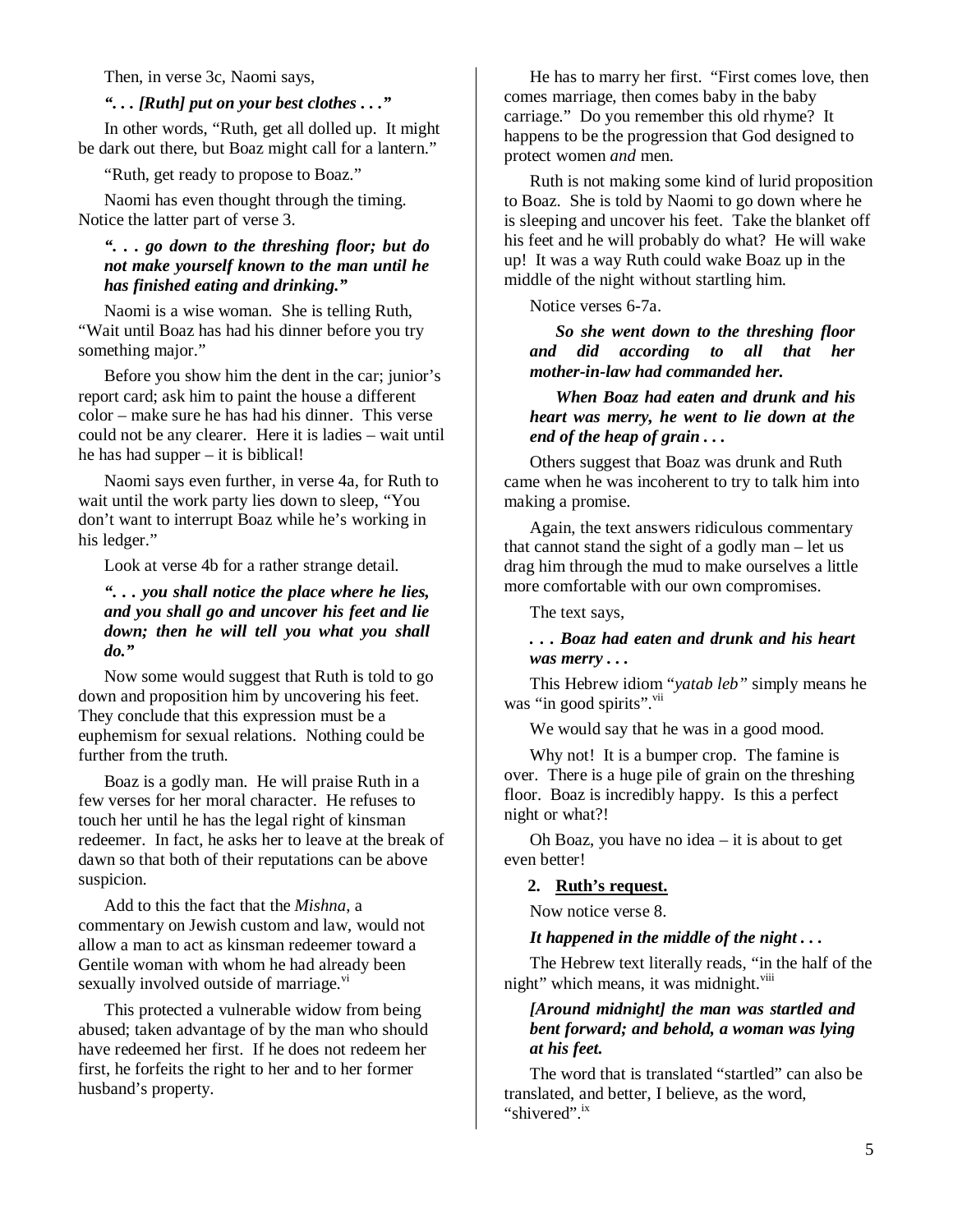Sometime around midnight, Boaz's uncovered feet are cold. He wakes up shivering, sits up and bends forward to put the blanket back over his feet. When he does, he sees the form of someone lying at his feet.

Notice verse 9.

*He said "Who are you?" And she answered, "I am Ruth your maid. So spread your covering over your maid, for you are a close relative."* 

Literally, Ruth is saying, "... for you are a redeemer."

This is tantamount to Ruth proposing to Boaz. This is the biblical way of asking, "Will you marry me?"

Can you imagine this? Boaz's hair is all messed up; he has been snoring away; he is in his pajamas – is this love or what?!

Boaz wakes up to cover his feet back up and there is the woman he has fallen in love with already. And Ruth leans forward and says, "Boaz, you have a legal right to marry me – will you accept that right?"

Ruth has come to Boaz in the night. Perhaps she has done this out of respect for his character – not wanting to demand her rights; not wanting to force him to decide in public before the elders at the city gate.

It is possible that Naomi and Ruth already know there is another man first in line, as we will discover later, so Ruth has come secretly to let Boaz know her heart, and to let him know he is her choice – her heart can belong to him.

Notice how carefully Ruth has worded her proposal. There are two elements that are significant.

#### • **A symbolic custom.**

Notice again in verse 9 that Ruth asks Boaz to . . .

#### *". . . spread your covering over your maid..."*

Ruth is not asking for his blanket because it is cold out there.

Ruth is referring to the Jewish custom of the bridegroom placing a "talith" upon his bride on their wedding day. A "talith" was a fringed garment belonging to the bridegroom that now covers his bride, signifying that he will take on the responsibilities of care and authority. $x^x$ 

Ruth is effectively saying, "Will you cover me with your care and authority?" Or, in simpler terms, "Will you marry me?!"

Ruth has the right to ask. However, instead of forcing Boaz to play the role of kinsman redeemer; instead of bringing him before the public eye and potentially embarrassing him, she was giving him the opportunity of rejecting or accepting his right privately.

This is like Joseph, who did not want to embarrass his betrothed, Mary, when he discovered, to his horror, that she was pregnant. He intended to put her away privately because he loved her (Matthew 1:19).

Ruth loves Boaz and does not want to embarrass him publicly. Privately she lets him know she is available if he wants her.

#### • **A significant word.**

There is something else I want you to see. Ruth not only refers to a symbolic custom, she uses a significant word in her proposal to Boaz to . . .

#### *". . . spread your covering over your maid..."*

As Ruth proposes to Boaz, she actually uses a derivative of a word that Boaz used when they first met.

When Boaz first met her out in the field in chapter 2, verse 12, he said to her,

#### *"May the Lord reward your work, and your wages be full from the Lord, the God of Israel, under whose wings you have come to seek refuge."*

That word that is translated "wings" is the same word Ruth now uses to say, "Boaz, spread over me your wings."

Ruth is actually asking Boaz to become the answer to his own prayer.<sup>xi</sup>

She is asking Boaz to become the application to his own intercession.

Ruth effectively was whispering to Boaz, there on the threshing floor at midnight, "Do you remember the prayer you made on my behalf a few months ago? Would you like to be the answer to your own prayer?"

A few moments ago, Boaz had cold feet. Now the question remains, "Will he have cold feet?"

#### **3. Boaz's response.**

Not in a million years will Boaz have cold feet. He can hardly contain himself! Boaz whispers back, in verse 10,

*. . . "May you be blessed of the Lord, my daughter. . . ."*